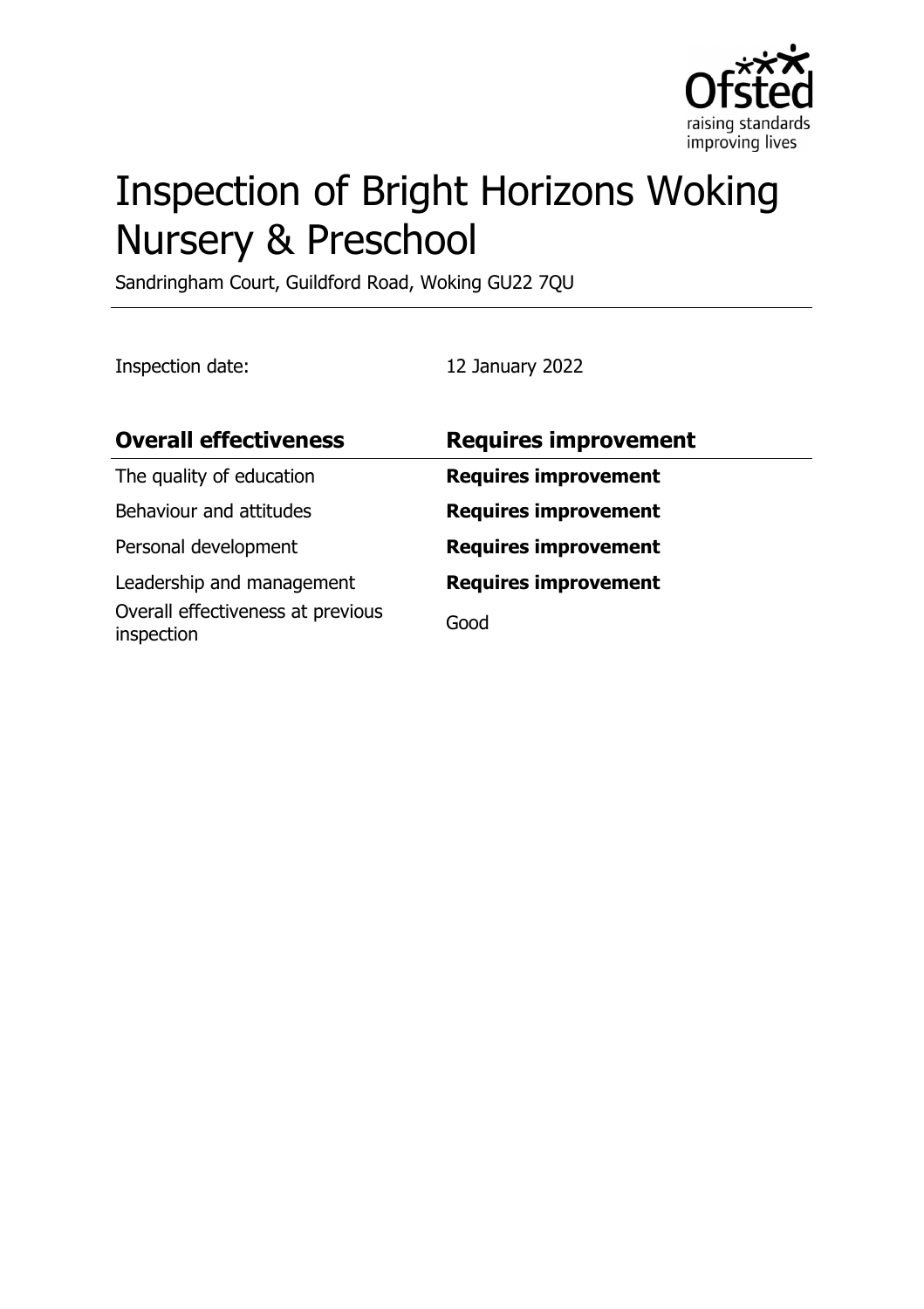

## **What is it like to attend this early years setting?**

#### **The provision requires improvement**

Although staff know children's individual learning needs, they do not provide teaching that supports some of their needs well enough. In particular, some children do not receive sufficient support for their communication and language development. For example, some staff do not consistently extend children's language or pick up on their attempts to speak. This means children, sometimes, do not hear enough language to help them further develop their vocabulary and sentence structure. However, at other times, some staff introduce more complex language, which offers challenge to the most able children. For example, during a large-group activity in the pre-school room, a small number of children recalled words such as 'continent'. At times, staff do not use their knowledge of individual children and their assessment information well enough. This information is not always acted on quickly when there are possible concerns about children's development and progress, for instance to seek advice and guidance from relevant outside professionals.

Children are happy and settled. They form positive relationships with their key person and other staff, helping them to feel safe and secure. Some children develop skills for the future, such as being able to listen and concentrate. Children develop their independence, such as at snack and mealtimes. However, sometimes, staff do not fully encourage children to do more for themselves. Children access activities that are interesting. Toddlers enjoyed exploring 'gloop' with different tools and containers, and pre-school children were fascinated by sand with added glitter.

### **What does the early years setting do well and what does it need to do better?**

- $\blacksquare$  The manager, who has been in post for a few months, along with the senior leadership team have started to identify what they need to improve. They demonstrate a commitment to continuing to raise the quality of the provision, such as through further training for staff. The manager has recently completed a review of children's assessment information, along with identifying the impact of COVID-19. Through this, she has identified that children need more support in their communication and language development. However, some staff do not provide good enough support to help quickly close gaps in some children's learning.
- Staff have a secure knowledge and understanding about children's learning needs and progress. They identify what children know and can do. They speak to relevant staff, such as the manager and special educational needs coordinator (SENCo) should they have concerns about a child's development. Support plans are put in place to try and help children catch up. However, sometimes, there are delays in seeking further guidance and help when appropriate, such as from outside professionals. The manager and SENCo demonstrate they know and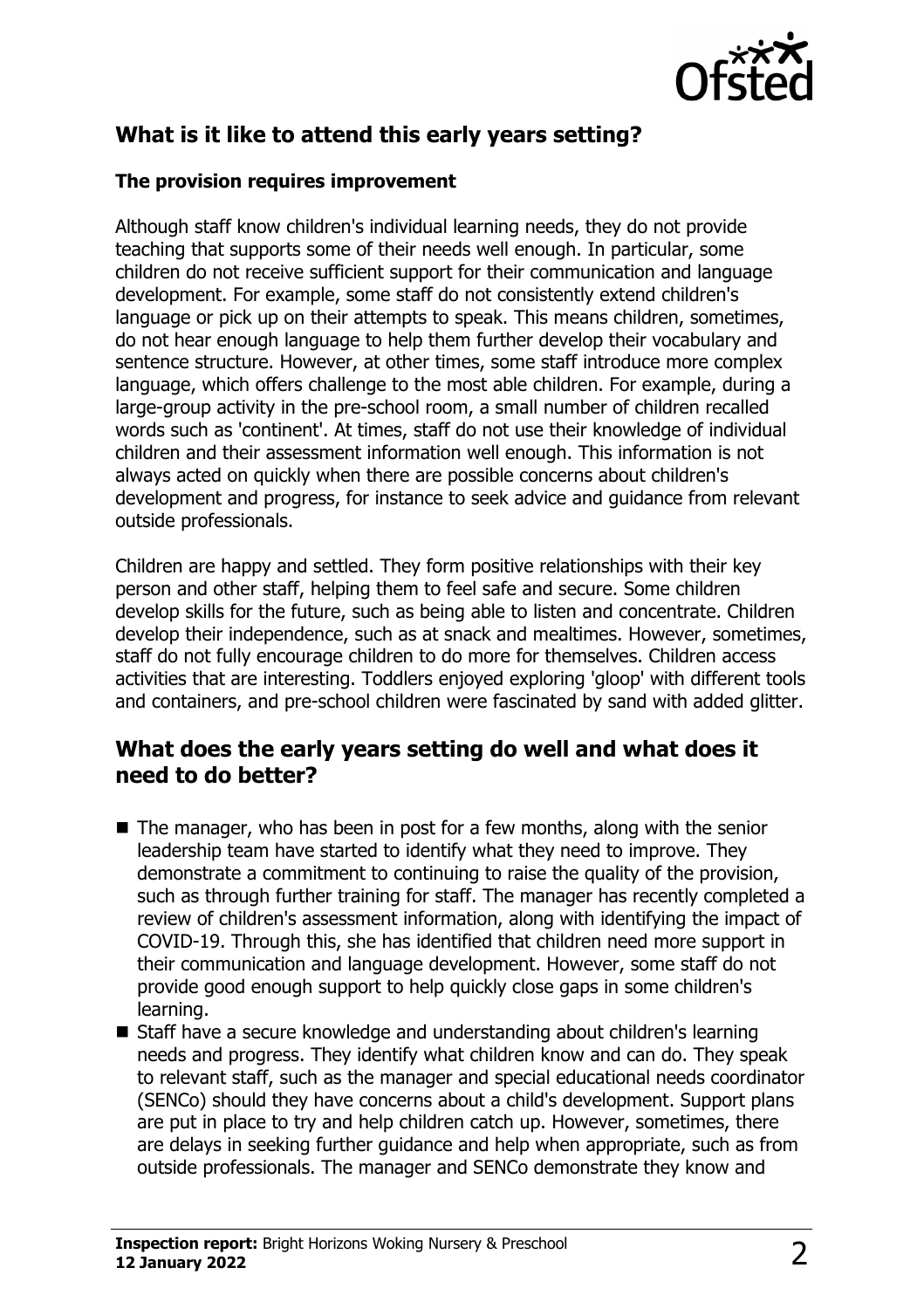

understand the importance of working with outside professionals. This includes using professional's advice about how to support children's needs.

- $\blacksquare$  Staff say their well-being is supported with care and consideration. The manager demonstrates a caring approach towards staff. New staff have regular meetings as part of their induction, which helps them settle in to their roles well. The senior leadership team recognises that some staff have not had frequent supervision and that they are not on target with providing these meetings to staff. As a result, some staff are not getting enough support to help them improve their skills and practice. At the time of the inspection, the manager had just started to complete supervision meetings with senior staff and planned to provide these to the rest of the staff team.
- $\blacksquare$  Staff positively praise children for their efforts and achievements. This helps children to build their confidence in their abilities and promotes their selfesteem. Children behave well. Staff provide good support to help children learn to share and take turns. Children develop independence. For example, preschool children take themselves to the toilet and use spoons to serve their own lunch. Younger children, with staff support, are learning how to pour their own drinks. At times, staff do not fully extend children's developing skills, to help encourage them to try and do more for themselves.
- $\blacksquare$  Partnerships with parents are developing positively. Staff provide regular communication to them about their children. For example, the parent app provides information about children's care needs and activities. Parents say their children are happy to attend and also praise the staff and manager for their care of their children. They state they have seen improvements since the new manager has been in post.
- $\blacksquare$  Children enjoy playing outdoors in the fresh air. Staff are enthusiastic in encouraging children to be active, which supports their good health. For example, during the inspection, a small group of children enjoyed a running game in the outdoor area.

# **Safeguarding**

The arrangements for safeguarding are effective.

The designated safeguarding lead along with staff know and understand their responsibilities to protect children's welfare. They have a good knowledge and understanding of how to recognise and respond to concerns about children or other staff. Information is available to staff, such as information cards on lanyards and on display. This includes details about how to manage concerns, including making referrals to outside agencies. Staff know children's individual dietary needs securely, such as allergies. They are vigilant in supervising children while they eat to promote their safety and well-being. The recruitment procedures are robust to check staff's suitability to work with children.

# **What does the setting need to do to improve?**

**To meet the requirements of the early years foundation stage, the**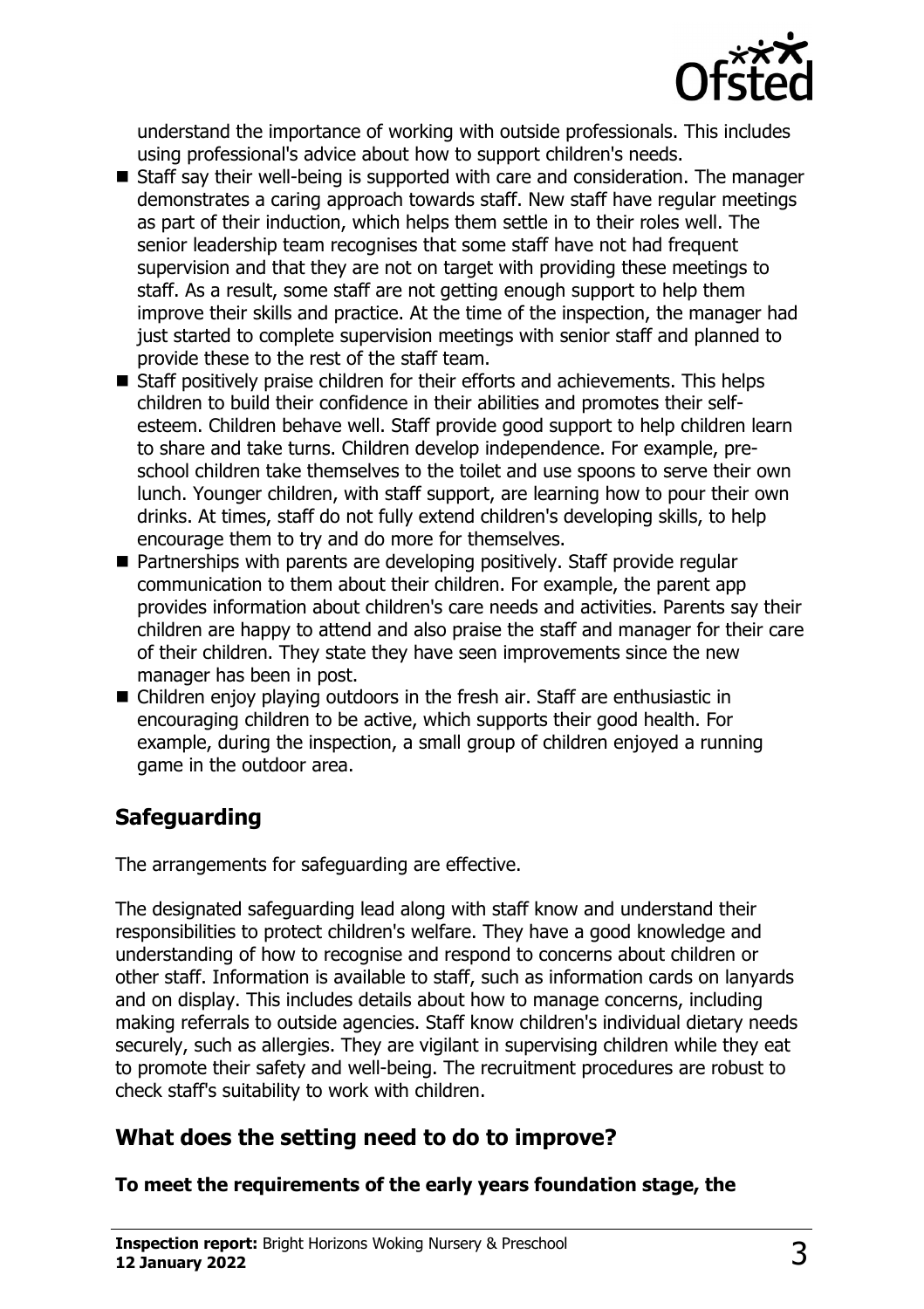

#### **provider must:**

|                                                                                                                                                                                                                                                                               | Due date   |
|-------------------------------------------------------------------------------------------------------------------------------------------------------------------------------------------------------------------------------------------------------------------------------|------------|
| improve the support for children's<br>communication and language<br>development, to help children develop<br>their vocabulary and speaking skills more<br>effectively                                                                                                         | 11/03/2022 |
| ensure staff receive effective supervision<br>that supports them to develop the skills<br>they need to carry out their roles and<br>responsibilities, including providing<br>consistently good teaching and<br>interactions to support children's learning<br>and development | 11/03/2022 |
| ensure that information about children's<br>development is acted on and, where<br>appropriate, support and advice from<br>outside professionals is gained and<br>implemented, to help children make the<br>progress they are capable of.                                      | 11/02/2022 |

#### **To further improve the quality of the early years provision, the provider should:**

■ consider further ways to extend children's developing independence, to help them learn to manage more tasks for themselves.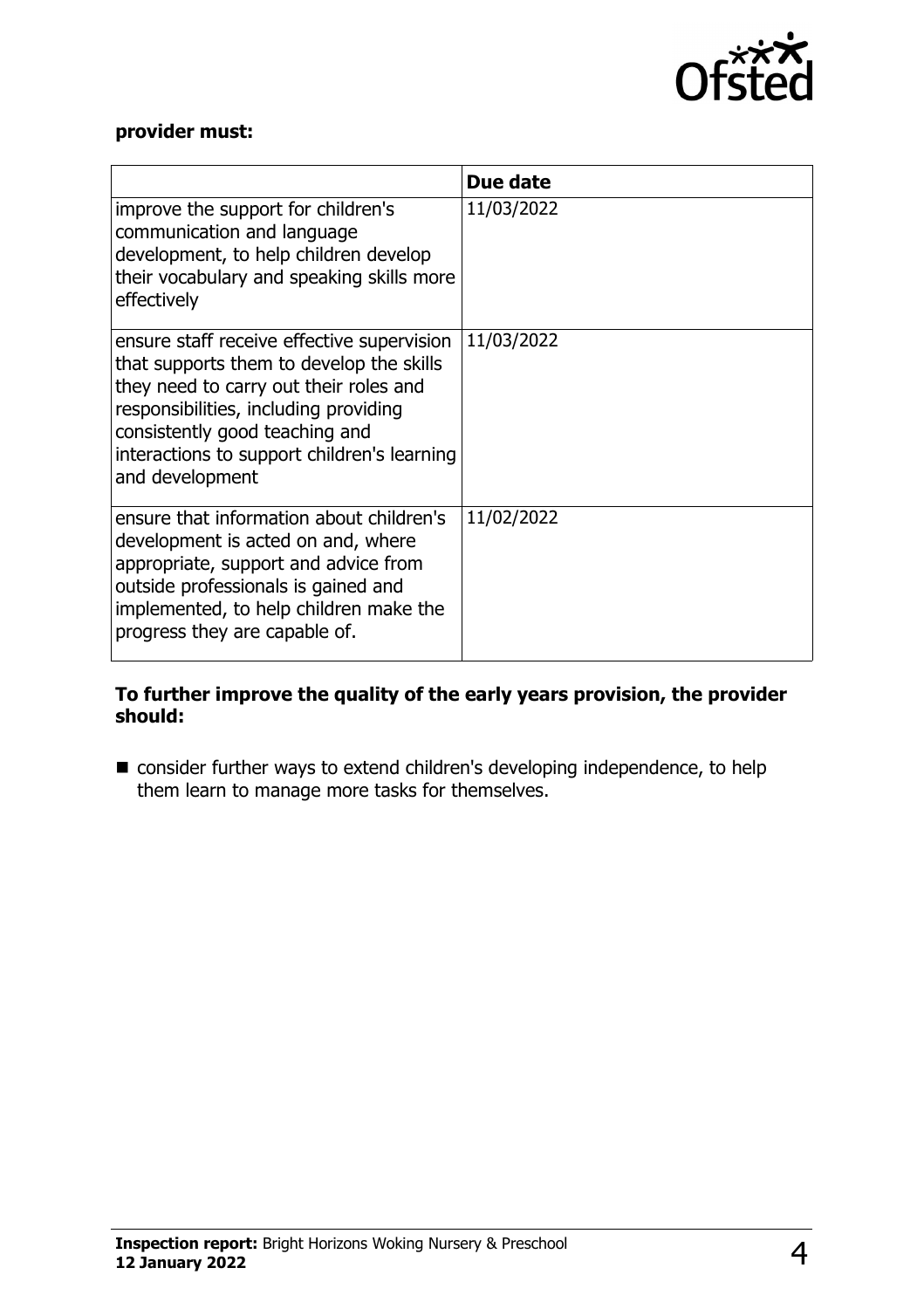

| <b>Setting details</b>                         |                                                        |
|------------------------------------------------|--------------------------------------------------------|
| Unique reference number                        | EY496881                                               |
| <b>Local authority</b>                         | Surrey                                                 |
| <b>Inspection number</b>                       | 10207229                                               |
| <b>Type of provision</b>                       | Childcare on non-domestic premises                     |
| <b>Registers</b>                               | Early Years Register, Compulsory Childcare<br>Register |
| Day care type                                  | Full day care                                          |
| Age range of children at time of<br>inspection | $0$ to $4$                                             |
| <b>Total number of places</b>                  | 80                                                     |
| Number of children on roll                     | 45                                                     |
| Name of registered person                      | <b>Bright Horizons Family Solutions Limited</b>        |
| Registered person unique<br>reference number   | RP901358                                               |
| <b>Telephone number</b>                        | 01483 617711                                           |
| Date of previous inspection                    | 11 April 2018                                          |

## **Information about this early years setting**

Bright Horizons Woking Nursery & Preschool registered in 2016. The nursery is located in Woking, Surrey. It is open Monday to Friday, from 7.30am to 6pm, all year round, except for a week at Christmas. The provider receives funding to provide free early education for children aged three and four years. There are 22 staff employed to work with the children. Of these, 12 hold relevant early years qualifications at either level 2 or 3.

## **Information about this inspection**

**Inspector** Sheena Bankier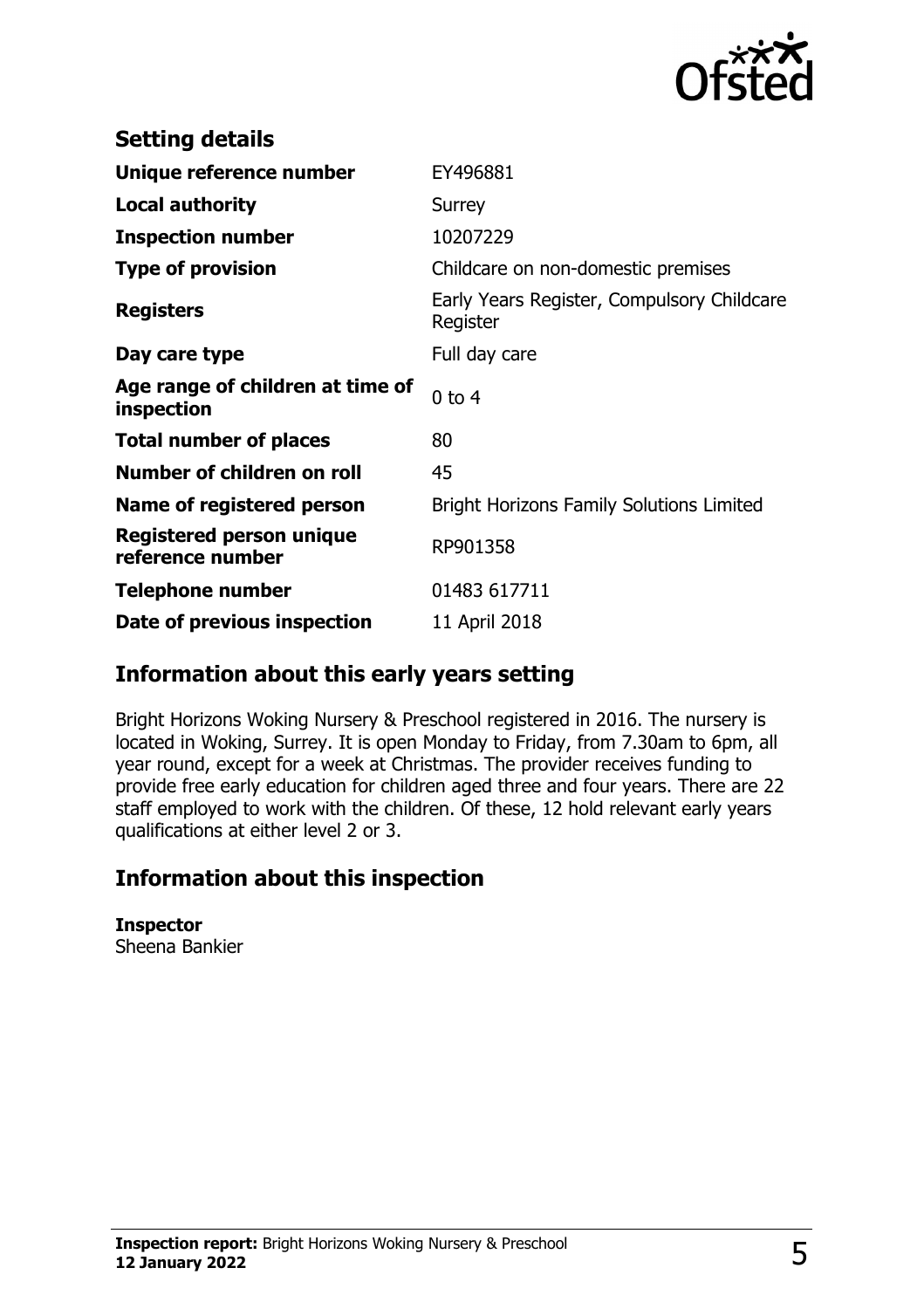

#### **Inspection activities**

- $\blacksquare$  This was the first routine inspection the setting received since the COVID-19 pandemic began. The inspector discussed the impact of the pandemic with the provider and has taken that into account in their evaluation of the setting.
- $\blacksquare$  The manager explained the curriculum intentions to the inspector during a learning walk of the nursery.
- $\blacksquare$  Discussions and meetings were held with the manager, senior leadership team and staff during the inspection.
- The manager and the inspector observed and evaluated an activity together.
- $\blacksquare$  The inspector gained some views from parents about the nursery.
- $\blacksquare$  Children interacted with and chatted to the inspector.

We carried out this inspection under sections 49 and 50 of the Childcare Act 2006 on the quality and standards of provision that is registered on the Early Years Register. The registered person must ensure that this provision complies with the statutory framework for children's learning, development and care, known as the early years foundation stage.

If you are not happy with the inspection or the report, you can [complain to Ofsted](http://www.gov.uk/complain-ofsted-report).